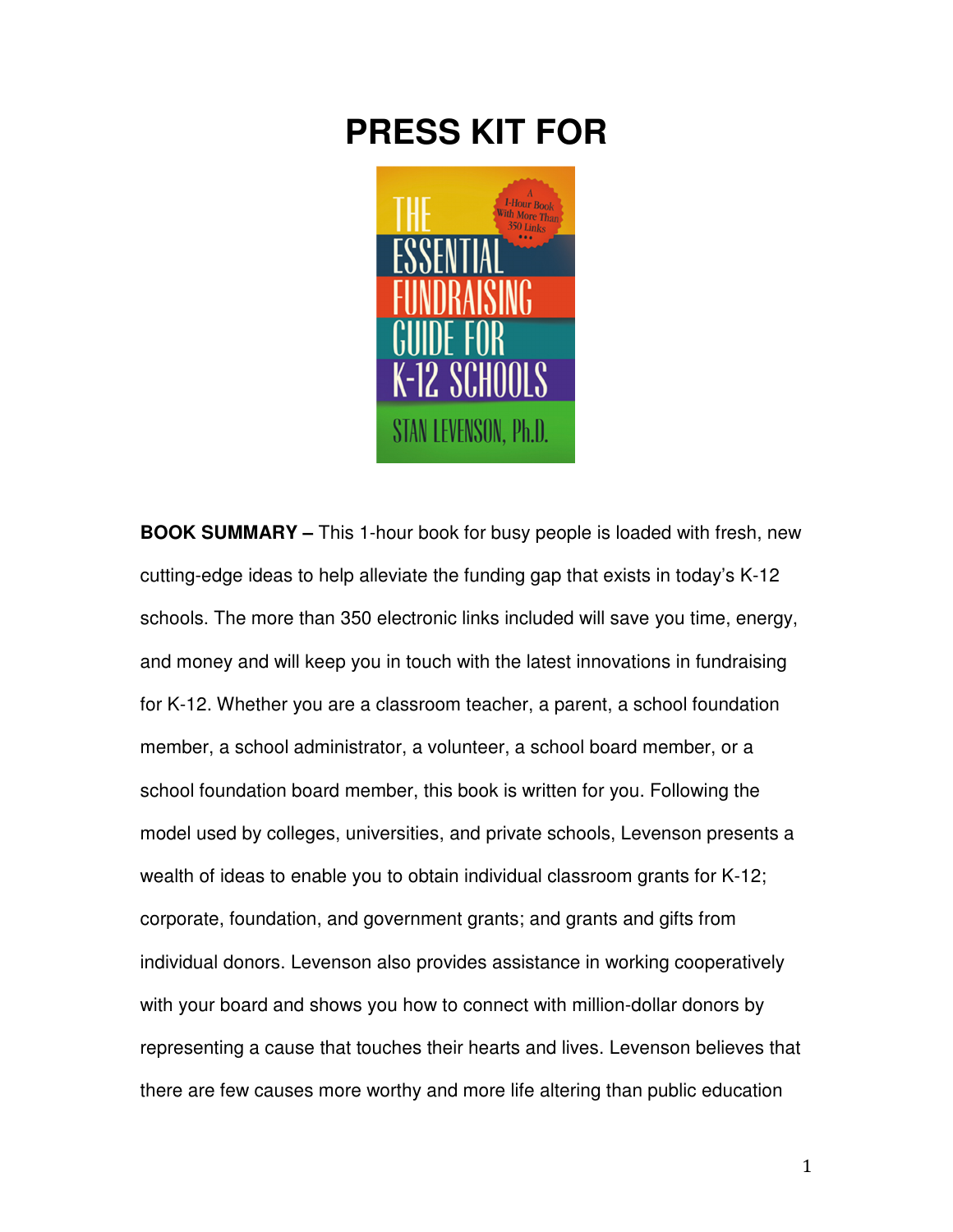and that our task as fundraisers is to help people understand that their gifts can change the lives of children for generations to come. It's all here for you, and best of all, this book shouldn't take you more than an hour to read.

**AUTHOR BIO –** Stan Levenson has been involved in K-12 fundraising for more than 40 years. One of the foremost K-12 fundraising writers in America, he is known throughout the world as an author of books and articles on fundraising, as a fundraising guru, as a teacher, and as a storyteller extraordinaire. He has been interviewed on radio and television, online, and in the press, and has been quoted in newspapers and magazines across the nation. His most recent fundraising book, *Big-Time Fundraising for Today's Schools* (Corwin Press, 2007), is being used in schools and school districts around the globe. Another book, How to Get Grants and Gifts for the Public Schools (Allyn & Bacon, 2002), has been used extensively in school districts, colleges, and universities to train teachers and administrators. Levenson's fundraising articles have appeared in The American School Board Journal, Principal Leadership, The School Administrator, Campus Technology, and other publications. He has been quoted on the front page of USA Today, as well as in publications including Scholastic Administrator, Family Circle Magazine, Interactive Educator, and the Gotham Gazette. He holds a B.S. degree from the State University of New York at Oswego; an M.A. degree from U.C.L.A.; and a Ph.D. degree from United States International University (now Alliant International University) in San Diego. Levenson loves to read, write, play tennis, shoot hoops, and travel. He resides in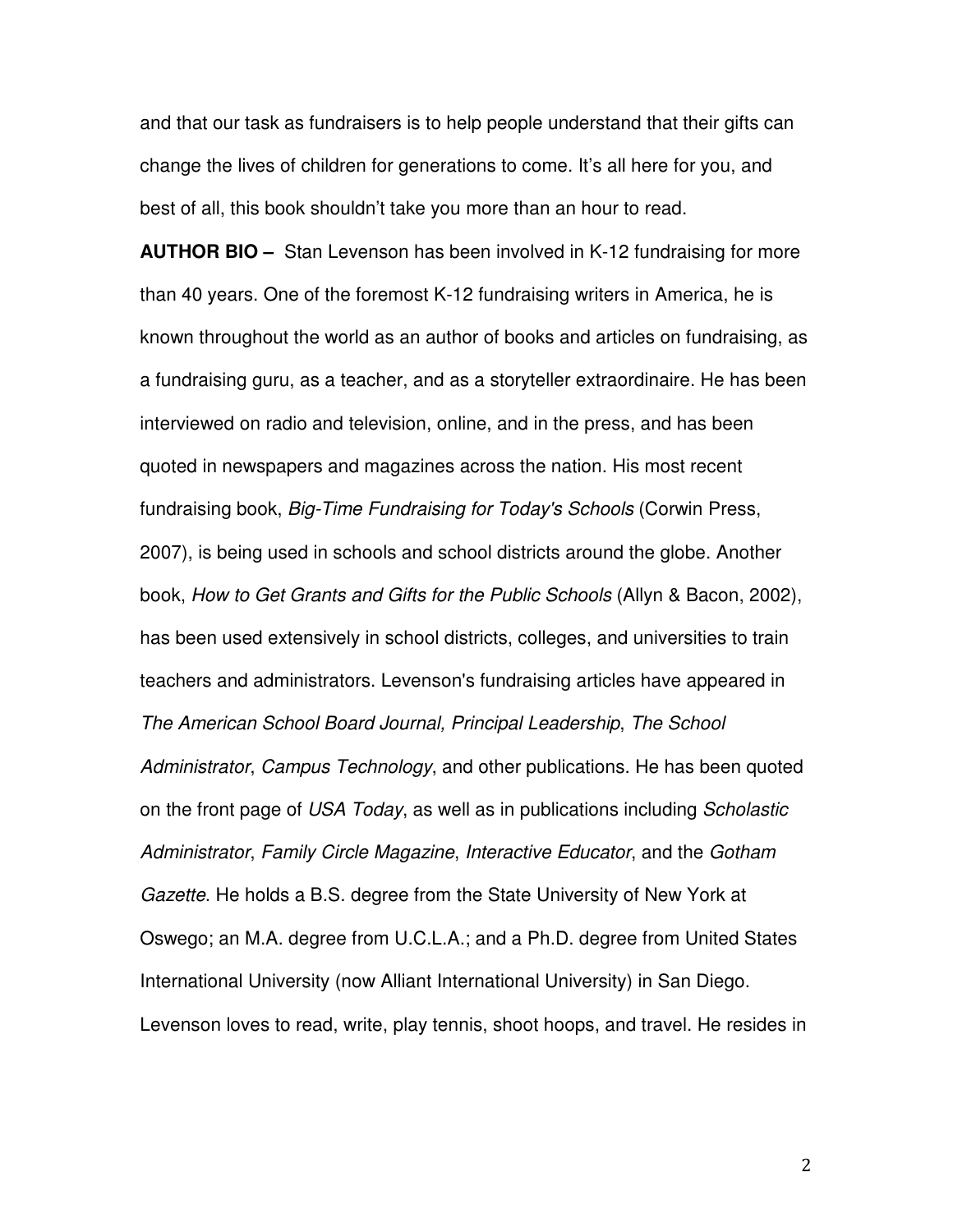San Diego, California with his wife, Kay Pantelis. You can contact him through his website: www.stanlevenson.com.



**CONTACT INFO – Stan Levenson, Ph.D. - Author, Consultant, Speaker Telephone - (858) 485 8691 e-mail – stanleylev@aol.com Website - www.stanlevenson.com** 

**ANTICIPATED QUESTIONS AND ANSWERS – Question** - What motivated you to write the book? **Answer** - The financial needs of the schools are so great at this time that I have been motivated to assist the schools in their fundraising efforts. **Question** – You say your book is a 1-hour book. What is a 1-Hour Book? **Answer** – It should take the average busy person about 1 hour to read the book. **Question** - You indicated that there are more than 350 links in the book. Tell us more about this? **Answer** – The 350 links in the book is really the heart of the book. It is all of my experience coming to the fore. It has taken me years to come up with these fundraising sites. **Question** – What are some of the major areas of emphasis in the book**? Answer -** The major areas of emphasis include mini-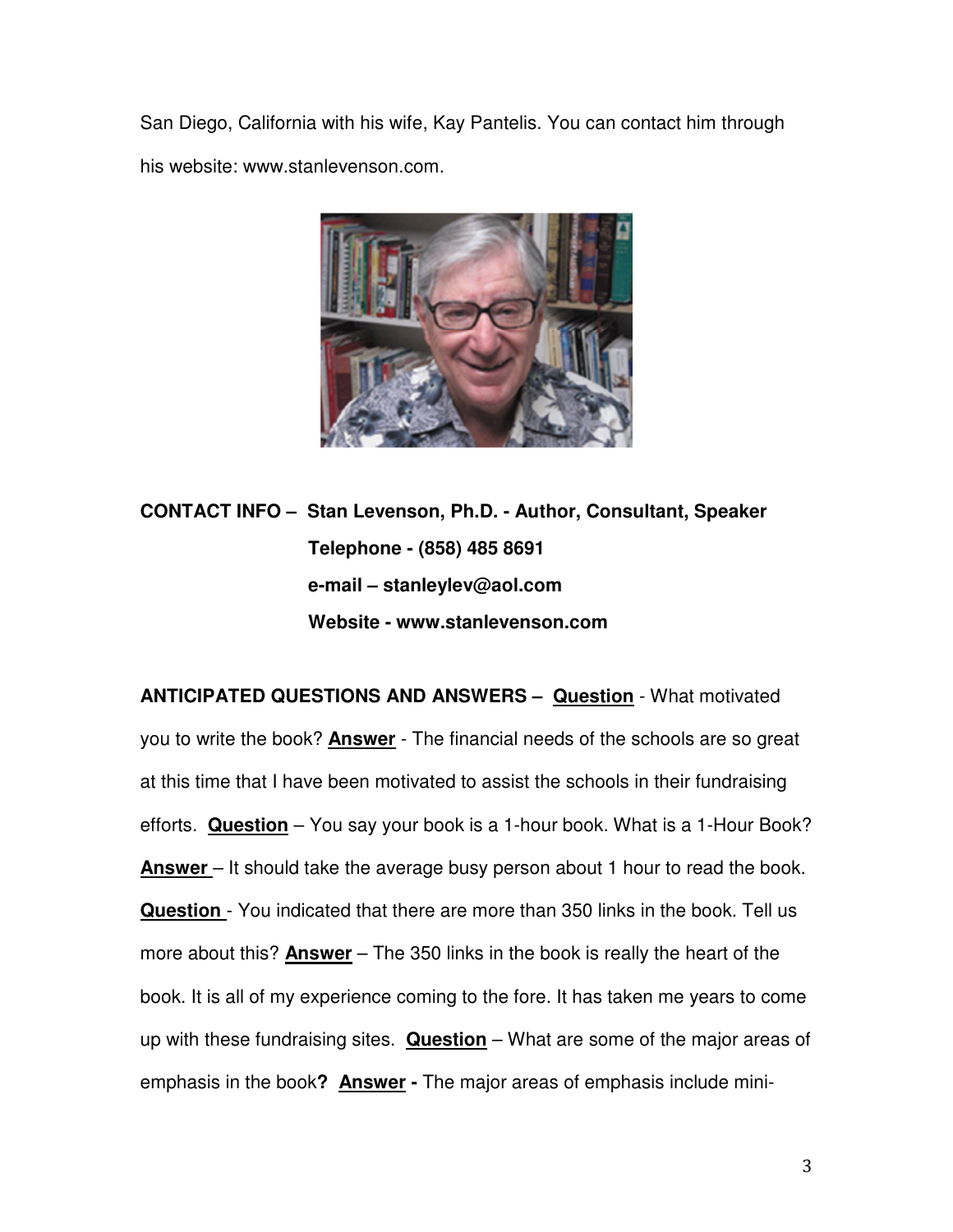grants and major grants for teachers; corporate, foundation and government grants for schools and school districts; and grants and gifts from individual donors, which is quite new to the schools at this time. **Question** – Could you explain what you call, "nickel and dime fundraising?" **Answer** – Nickel and dime fundraising has been around for a long time. This would be car washes, bake sales, candy sales, cookie sales, donut dough sales and other high energy, low volume sales. I actually prefer what I call, "Big Time Fundraising" similar to what's going on in the colleges, universities, and private schools. I believe that the schools can raise a lot more money with less effort by going to a model similar to what's going on in the colleges, universities and private schools**. Question** - Have you written any other books on fundraising? **Answer** – I have written two other books on fundraising for the schools including Big-Time Fundraising for Today's Schools, Corwin Press, and How to Get Grants and Gifts for the Public Schools, Allyn & Bacon. **Question** – Where can listeners get your new book? **Answer** – At www.amazon.com and other online bookstores.

**FACTS AND FIGURES** – It took about three years to write the book. It will take about an hour to read the book. There are more than 350 links in the book. The book is for classroom teachers, parents, volunteers, principals, administrators, superintendents, school board members, school foundations, school foundation board members, anyone interested in helping the schools, and others.

**REVIEWS AND ACCOLADES -** The book is receiving rave reviews from some of the biggest fundraising names in America. Jerold Panas, best selling author says, "There is likely no one in the country who knows more about fundraising for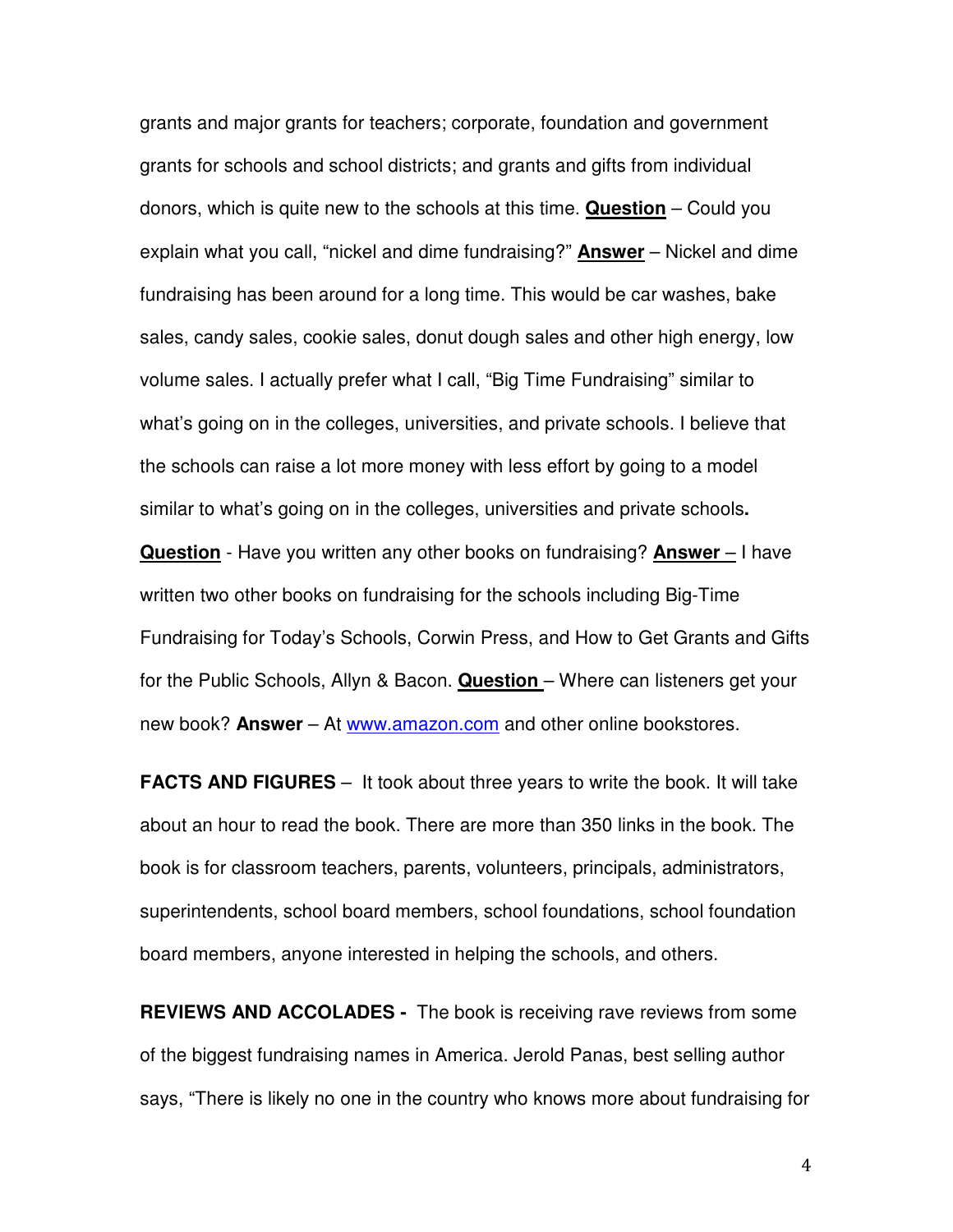public schools than Stan Levenson. There's nothing else like it. It takes you by the hand and leads you through every step in a school's fundraising program. It is fail-proof in building a successful design that ensures you of raising a great deal of money. Tom Ahern, another best selling author says, "Stan Levenson thought of everything. You're in good hands. One book, and you'll know exactly how to succeed in the savagely competitive education grants arena." Charles Best, CEO of DonorsChoose.org says, "The Essential Fundraising Guide for K-12 Schools is a great resource for the first-time and veteran fundraiser alike. Whether you're looking for donors to fund a classroom project or launching a capital campaign to build a new facility, Stan offers dozens of practical tips and know-how to make the most of your efforts.

# **BOOK EXCERPTS**

**From the Intro -** I have been involved in fundraising in K-12 public schools for more than 40 years. In all these years, I have not encountered a time when the need for outside funding was as urgent as it is today. Every political leader says education is their #1 priority. Yet the relentless slashing of school budgets tells a truer story of the gap between talk and walk when it comes to school funding. Many public schools struggling to balance budgets have fired teachers, slashed course offerings, and charged fees to students for riding the bus, singing in the chorus, or participating on sports teams. This is not the American way!

This book, written in practical, down-to-earth terms for busy people, is my latest effort to bring you fresh, new, cutting-edge ideas to help close the funding gap that exists in today's schools. The more than 350 links included in the book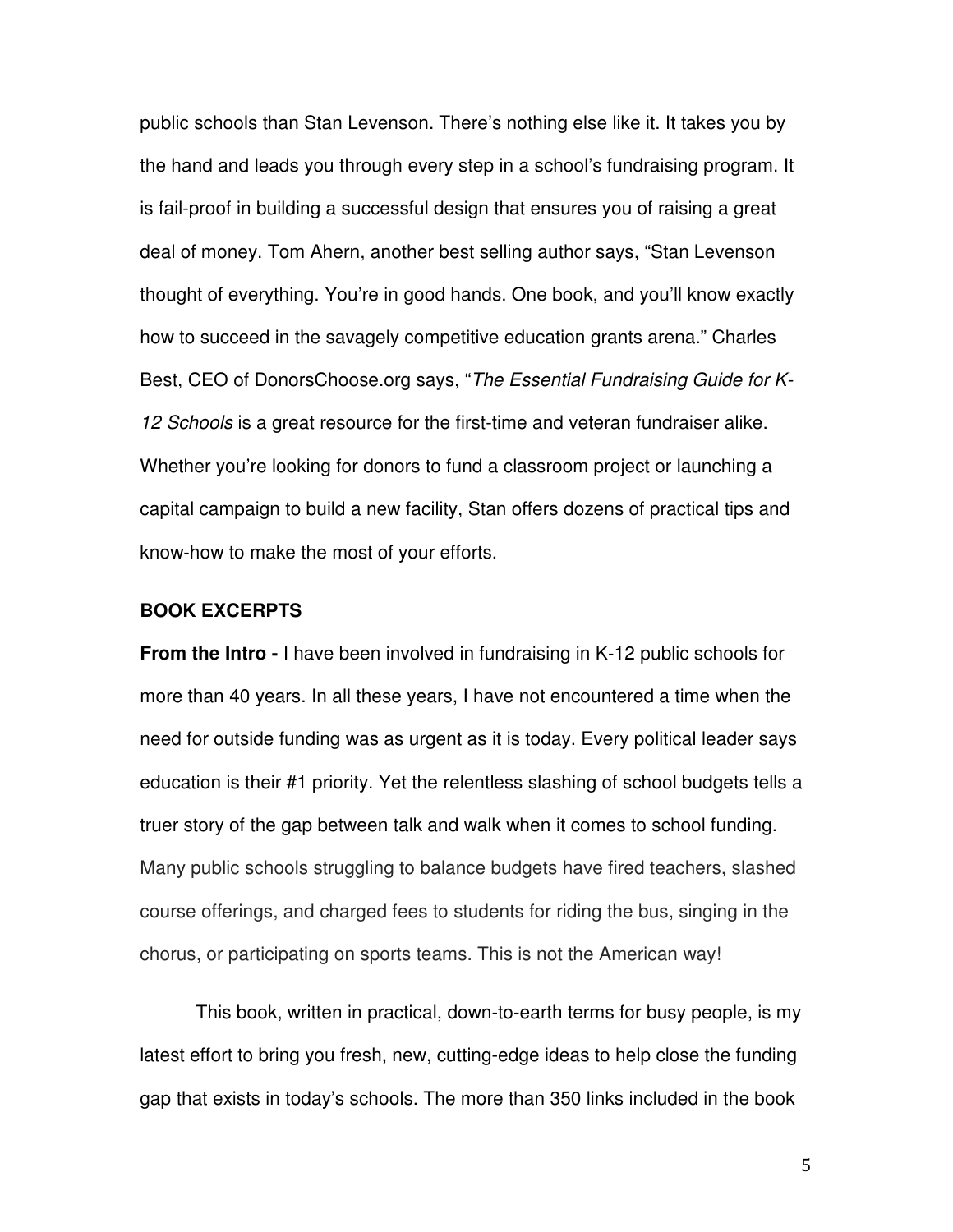will save you countless hours of time and energy and assist in bringing in more monies than you ever imagined. Good luck along the way and keep in touch.

#### **Chapter 1**

### **Grants for Teachers and Schools**

K-12 classroom teachers are busy people. They need all the help they can get. I know this as a fact. I've been there, done that. My wife has been a teacher for many years. My daughter-in-law is a teacher. It's a daunting task! Good teachers are constantly dipping into their wallets to pay for paper, pencils, pens, computers and other necessities not available in today's schools. How can classroom teachers find funding for some of the basic necessities they need in their classrooms today? Also, how can classroom teachers find monies for some of the things that have been eliminated at their schools like music, art, P.E. foreign languages, and field trips? You've come to the right place! This chapter will lead you in the right direction and alleviate some of the budget strains that you face each and every day. Take a look below and feast your eyes on sites like DonorsChoose.org, Grants Alert, Education World Grants Center, The Foundation Center, eSchool News, and others.

#### **Chapter 4**

# **15-Step Strategy for Winning Corporate and Foundation Grants**

 Below is an 15-step strategy for winning corporate and foundation funding for K-12 schools. These strategies have proven successful in my work in the schools, and they should be helpful and practical for you as you think about and apply for funding from corporations and foundations.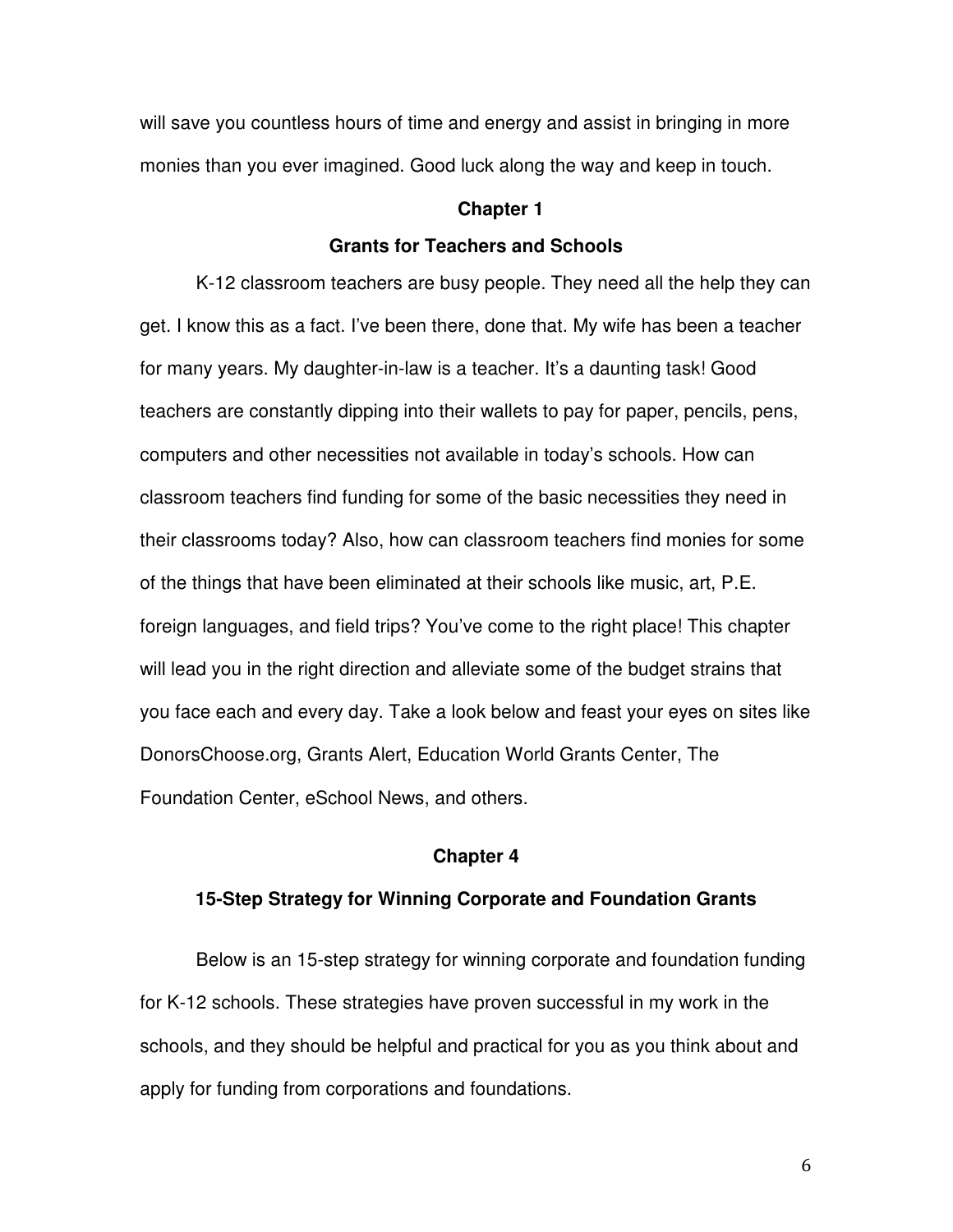**STEP 1.** Have an innovative idea and vision in mind. Collaborate with a team of 2 to 5 people who share your passion. Obtain administrative support for your idea. Ask for release time for teachers to write the grant application if funds are available.

**STEP 2.** Begin to do prospect research by becoming familiar with corporate and foundation funding agencies in your local area, the state, and the nation that are interested in funding K-12 education programs. It is usually easier to obtain monies from local and statewide foundations and corporations rather than national foundations that traditionally fund projects having national implications and significance. However, if your project meets the criteria of any of the national foundations, go for it.

**STEP 3.** Access the Foundation Center website at http://fdncenter.org to locate corporations and foundations in your area, including community foundations that might be interested in making grants to the schools. The Foundation Center website, which is free, is loaded with worthwhile information for people doing basic research on corporate and foundation giving. This database is also available free through the Foundation Center's main cooperating collections located in New York City, Washington, DC, Atlanta, Cleveland, and San Francisco, and in smaller cooperating collections located all across the United States. You can find out where these locations are by accessing http://fdncenter.org/collections/index.html. Also, study the links in this book carefully. They are a treasure trove and it's all here for you in one place.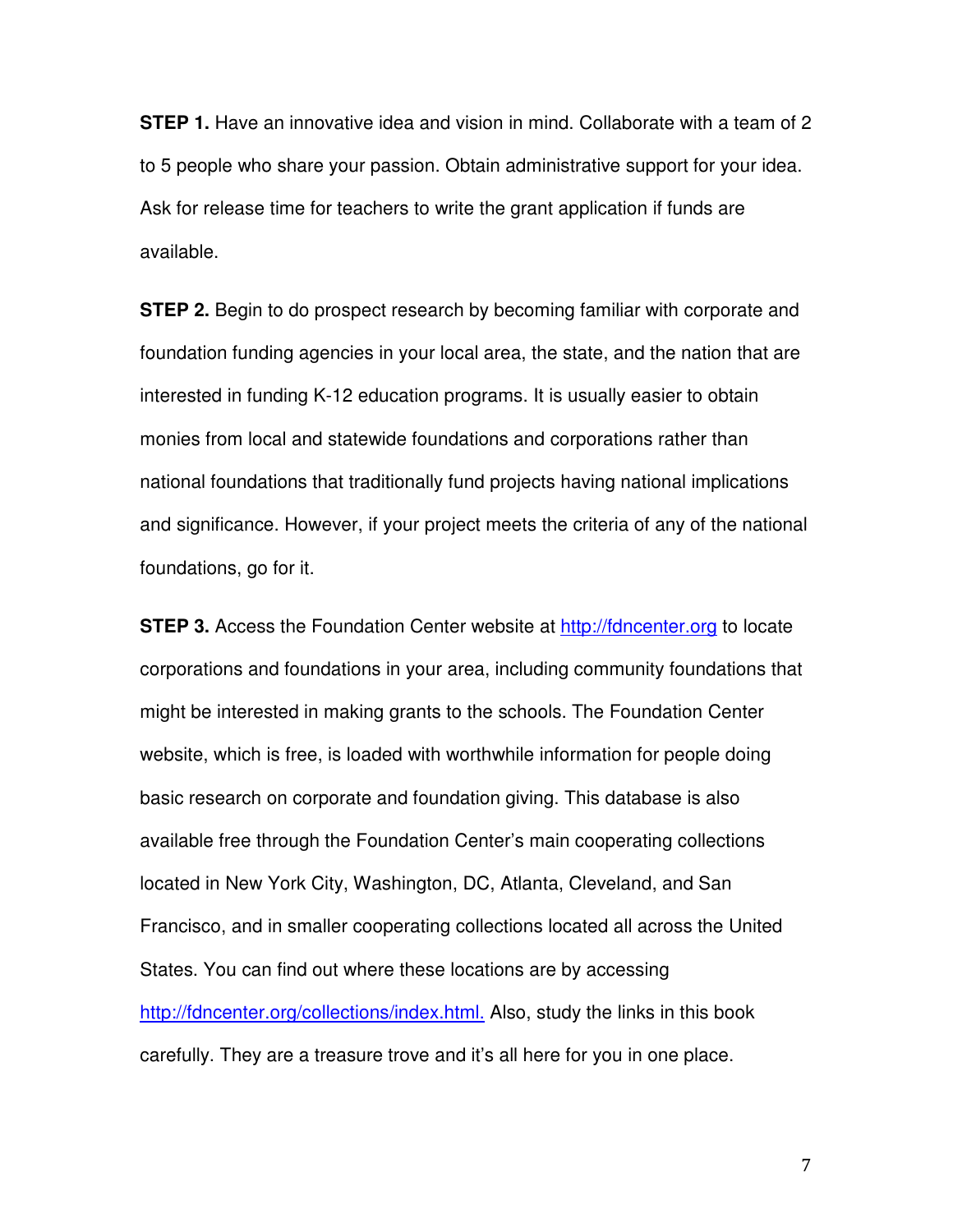**STEP 4.** Once you have completed the prospect research phase, you are now ready to request the most recent information, yearbooks, and applications from the corporations and foundations that are potential funding sources for your school or district. You can usually find this info online. In larger school districts or county school offices where corporate and foundation files are kept up to date, contact the person who is responsible for fundraising and ask for assistance. Also, go to the vast array of links supplied in this book.

# Chapter 6 Cultivating and Connecting with Major Donors

Major donors can be defined by the scope and size of the organization to which they contribute. For example, major donors to Harvard or Stanford universities might be in the \$1 million range, while major donors in your local school or district might be in the \$5,000 range. You can set your own parameters for what you call major donors. For the purposes of this book, I will define a major donor as someone who contributes \$10,000 or more to your cause.

 Many prospective major donors are graduates of the public schools, live or work in our communities, own businesses or corporations in our communities, have children or grandchildren attending our schools, have taught or been administrators in our schools, are presently school board members or former school board members, or are volunteers interested in assisting the schools. A good number of these people are ready and able to make a major gift to your schools. Following are suggestions about how to connect with them.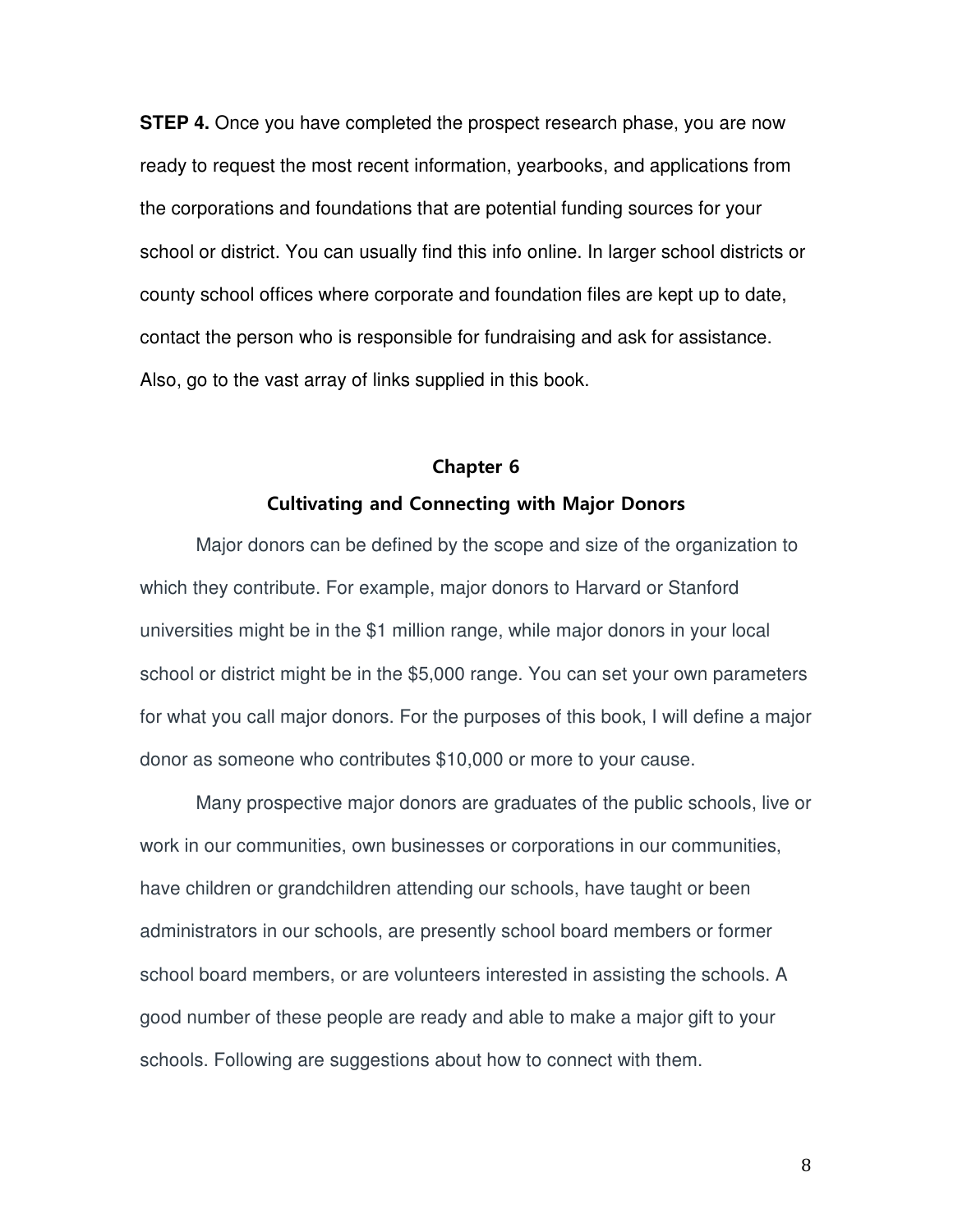## **Making the Case for Support**

 A case statement is essential when gearing up for a fundraising campaign. Whether you are working on annual giving, a capital campaign, planned giving, or corporate or foundation grants, it's important to work through questioning strategies written from a donor's prospective before you write the case statement. Here are some questions to consider:

- 1. Why are we contacting you at this time?
- 2. Why is there an urgent need for money?
- 3. Why is our solution unique?
- 4. What will happen if we don't get the money?

 Tom Ahern, in his book Seeing Through a Donor's Eyes, recommends writing three case statements. The first statement is for internal use only and gathers as much information as possible about your organization and needs from a variety of key stakeholders. The second, a general case statement, should be short and sweet, summarizing what you are trying to do in about 100 words or less. The third case statement (the actual case statement) is made available to all who work on the campaign. Written from the donor's perspective, the case statement makes potential donors feel essential and important. Utilizing a fourstep plan, the actual case statement will do the following:

- 1. Grabs your potential donor's attention.
- 2. Says something to your potential donor that builds interest.
- 3. Makes a promise to your potential donor that stimulates a desire to give.
- 4. Issues an urgent call to your potential donor to make a gift at this time.